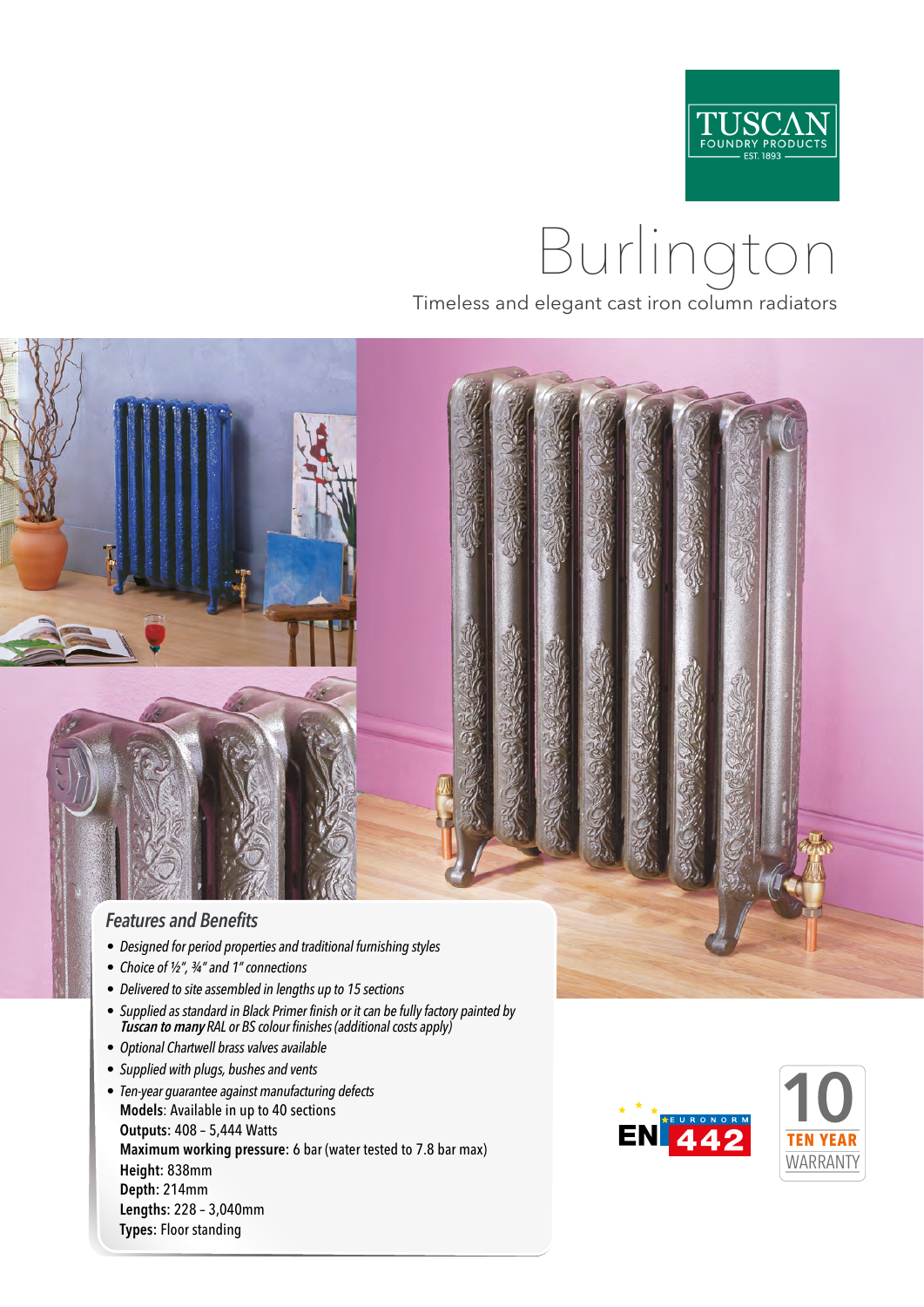## Burlington



The classically styled Burlington cast iron column radiator combines the elegance of a bygone era with high efficiency space heating.

To relive the style and elegance of a bygone era you do not need to compromise on heating efficiency. The scrolled relief patterned Burlington may possess the aesthetic qualities necessary to compliment the traditional property, but its performance is second to none, making it a match for the most modern looking radiator.

Some models are also available as fully sealed thermostaticaly controlled electric only operation, see table opposite.





The Burlington is the preferred choice for traditionally styled new build or refurbished period properties, where it can replace outdated or antique radiators with minimum disruption to the fabric of the building or the existing pipework.

Supplied in a single height of 838mm assembled Burlington radiators can be supplied to site in lengths up to 15 sections. Further sections may be assembled on site for longer finished radiators.

For a wholly authentic period finish the Burlington can be supplied with traditionally styled Chartwell brass valves in 15mm or 3/4" BSP connections or any valve from the Tuscan collection.

The Burlington is supplied in Black Primer finish as standard, or it can be refinished to many other RAL or BS colours at an additional cost.

#### **Please Remember: Never powdercoat this product.**

Radiators come complete with plugs, bushes and vents with 1/2" BBOE connections as standard with a choice of 1/2", 3/4" or 1" with TBOE and TBSE connections to be specified, with a maximum working pressure of 6 bar and a 10 year guarantee against manufacturing defects.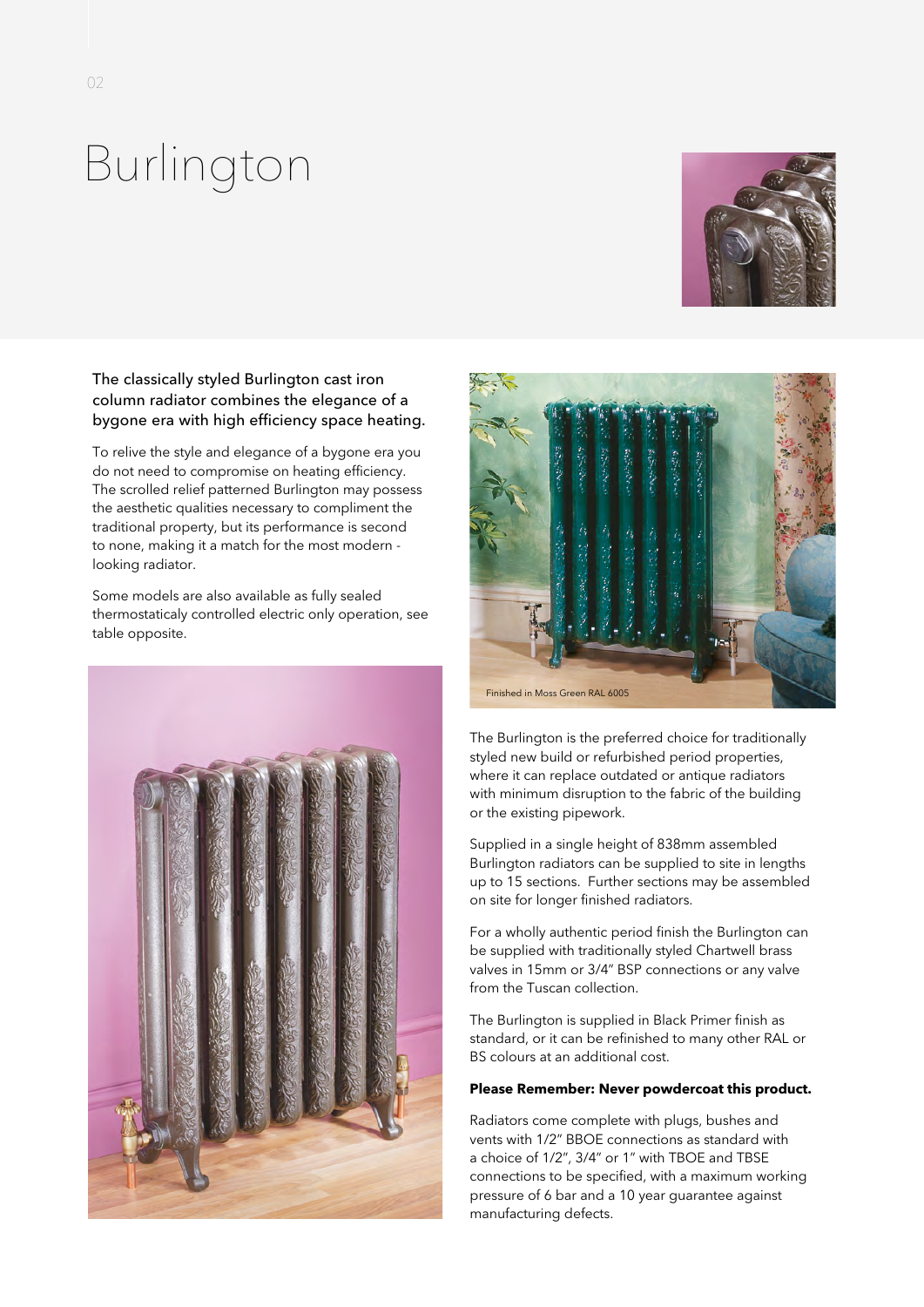### Single Section Output/Dimensions

| Height                          | н            | 838   |
|---------------------------------|--------------|-------|
| Centres                         | C            | 700   |
| <b>Section Width</b>            | W            | 76    |
| Depth                           | D            | 214   |
| Water volume per section        | Lit          | 2.9   |
| Dry weight per section          | kq           | 12.2  |
| Output EN442 - At 50°C          | Watts        | 136.1 |
| BS EN442 per sect.              | Btu/hr       | 464   |
| Output EN442 - At 55.5°C        | Watts        | 155.8 |
| BS EN442 per sect.              | Btu/hr       | 531   |
| Output EN442 - At 60°C          | <b>Watts</b> | 172.4 |
| BS EN442 per sect.              | Btu/hr       | 588   |
| Max delivered assembled lengths | 1.5          |       |



Note - When connecting bottom opposite ends 24mm must be added to 'L' dimension to allow for the reducing bushes. If connecting top/bottom same end then 12mm must be added to 'L' dimension (plus valves).

Manufacturing tolerance of ±2mm should be allowed in all dimensions.

### Multiple Section Outputs/Watts 75/65/20°C ∆t 50 BS EN442

| <b>Sections</b> | L - Length mm | Output | <b>Sections</b> | L - Length mm | Output |
|-----------------|---------------|--------|-----------------|---------------|--------|
| 3 Section       | 228           | 408    | 11 Section      | 836           | 1497   |
| 4 Section       | 304           | 544    | 12 Section      | 912           | 1633   |
| 5 Section       | 380           | 680    | 13 Section      | 988           | 1769   |
| 6 Section       | 456           | 816    | 14 Section      | 1064          | 1905   |
| 7 Section       | 532           | 952    | * 15 Section    | 1140          | 2041   |
| 8 Section       | 608           | 1088   | 17 Section      | 1292          | 2313   |
| 9 Section       | 684           | 1224   | 19 Section      | 1444          | 2585   |
| 10 Section      | 760           | 1361   | 21 Section      | 1596          | 2858   |

### To convert Watts to Btus X 3.412

\*Maximum deliverable lengths, further lengths are possible by joining sections on site (make up tool required). **Important note:** Do not powder coat this product.